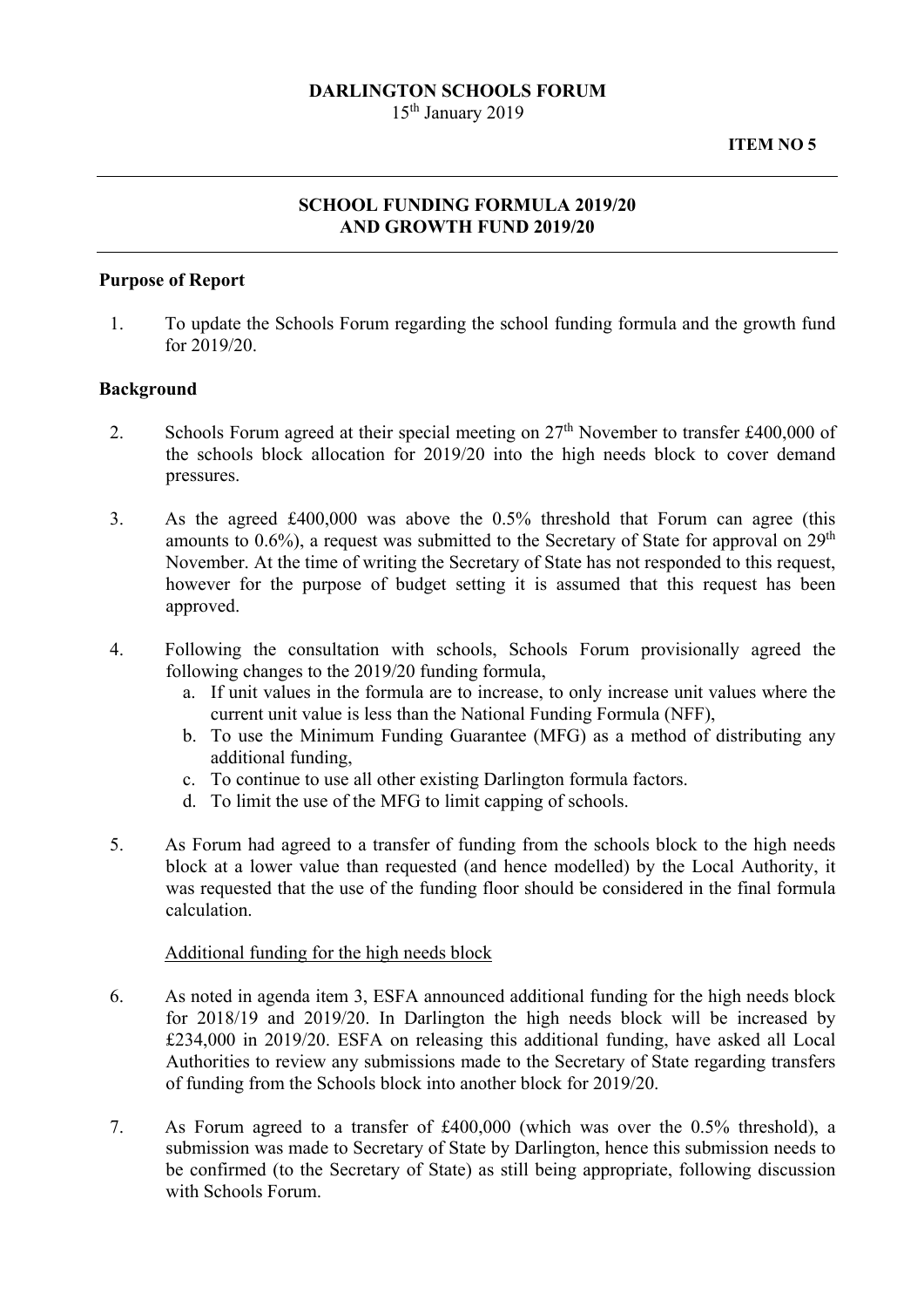- 8. In the consultation Darlington had proposed that a transfer of £900,000 would be made from the schools block into high needs block. Based on this transfer and an estimated inyear overspend of £1.7m, a £900,000 transfer along with a number of proposed savings was projected to provide an in-year surplus of £200,000. This £200,000 surplus would provide a cushion to cover any in-year growth in demand or any shortfall in proposed savings. In the event that the £200,000 was not needed (for growth in demand or savings shortfalls) this would allow a small contribution towards brining down the accumulated high needs deficit.
- 9. As Forum agreed to transfer £400,000 the revised high needs budget position for 2019/20 was no longer an in-year surplus, but an in-year deficit of £300,000 that would need to be covered from additional reductions in high needs services.
- 10. The additional funding announced by ESFA for Darlington of £234,000 is welcome, but unfortunately does not cover the high budget pressures that have built up over 2017/18 and 2018/19. The additional funding for 2019/20 however, can reduce the in-year deficit for 2019/20 from £300,000 to £66,000, which with other budget adjustments (covered in agenda item 7), would bring the in-year high needs budget position to a near in balance.
- 11. Although Forum will need to discuss the decision made at their November meeting in light of the additional funding, in order to provide figures in this report, all appendices have been calculated using the decision made by Forum in November to transfer £400,000 from the schools block to the high needs block. If the November decision changes, then the final figures will be updated to reflect this change.

## **The Formula**

- 12. The Schools Block allocation for Darlington in 2019/20 is £66,245,000. School Forum agreed to transfer £400,000 to the high needs block therefore this leaves £65,845,000 for the school budget share calculation and the growth fund in 2019/20.
- 13. It is proposed that £200,265 be allocated to the growth fund as per paragraph 44 below. This leaves £65,644,735 for the school budget share calculation in 2019/20.
- 14. The revised datasets and modelling tool (APT) were provided by the ESFA on  $17<sup>th</sup>$ December to enable local authorities to submit their revised funding formula in line with the 21st January deadline.
- 15. The final funding formula uses the datasets provided by the ESFA, collected at the October 18 census. The regulations stipulate that these datasets must be used in completing the funding formula.
- 16. School Forum agreed to a phased introduction of the new NFF in November 2017 with agreed unit values, these unit values were used in the modelling of the proposed changes to the formula within in the consultation during October. These agreed unit values have again been used in the final funding formula, however due to having additional funding available a number of unit values are proposed to be increased. Any changes to unit values are noted within the report.
- 17. Modelling has been undertaken to ensure that any changes made to the funding formula tool by ESFA do not change the formula from what has previously been agreed by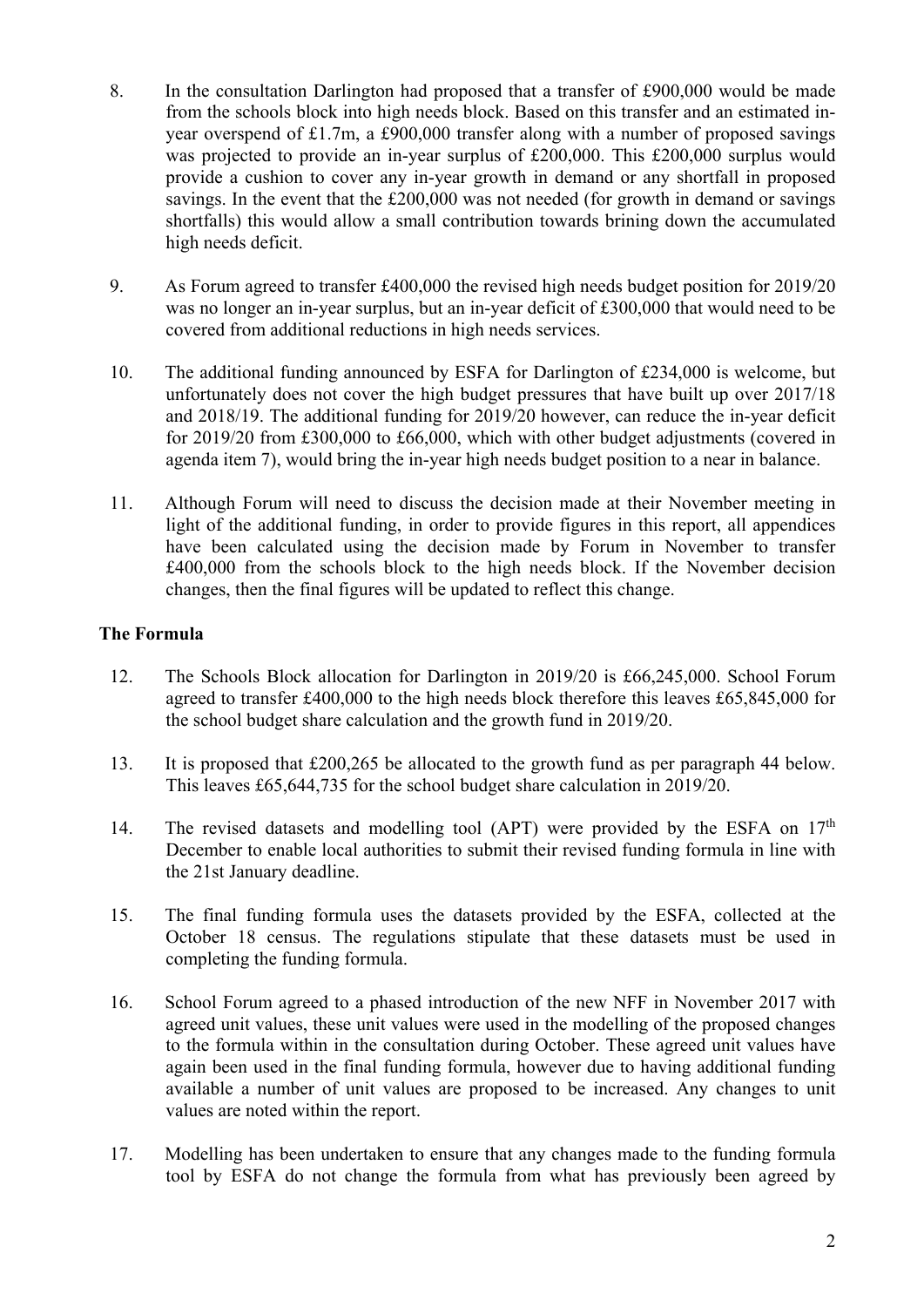Forum. In addition modelling has been undertaken to consider the funding floor and how any additional funding is distributed during 2019/20

## **Primary Prior Attainment**

- 18. As Forum members will recall in the papers presented to their October meeting (and circulated as the 2019/20 School Funding Formula consultation) it was highlighted that ESFA had removed the weighting from the primary prior attainment factor. In Darlington the formula had previously used a 50% weighting, however it was not possible to model this change at that time, as the formula tool that ESFA had distributed had not been updated. The consultation therefore mentioned that this change would be examined when preparing the final budget shares for 2019/20.
- 19. Modelling has taken place regarding the removal of the weighting on Darlington's formula following the receipt of the final formula tool. If no change is made to this unit value, the removal of the weighting increases the amount of funding by over £1.4 million to this factor (before MFG which would reduce the overall allocations) hence this would be unaffordable without other changes to the formula. Within the guidance issued by ESFA concerning this change, it mentions that Local Authorities may wish to change the unit value to deal with the removal of the weighting.
- therefore been reduced to £478 in the "no change" control model which is used to 20. A change in the proposed unit value by half (to £478) returns the formula to a similar level as when the weighting was in place. The unit value for primary prior attainment has compare the final budget share.

### **Options**

- 21. In order for schools and School Forum to assess the proposed formula for 2019/20, a control value for each school has been calculated, to allow comparison with the proposed 2019/20 formula. This control has been calculated using the same formula factors and unit values as agreed by Forum in 2017, in moving towards the NFF. The only unit value adjustment being the change to the primary prior attainment unit value as described within the previous paragraphs.
- 22. As Forum members will recall the formula that was calculated for 2018/19 included a MFG of 0% and in order to make the overall formula affordable a cap on gains had to be put in place of 2.95%. As the formula moves on a year, the previous years per pupil budget becomes the baseline for future MFG and capping calculations, this means that where a school is capped in one year, that's schools budget will increase in the next year when there are no changes. When the control formula has been calculated for 2019/20 using the same MFG and capping as in 2018/19 the total cost of the formula increases by £110,000 as the capping has moved on a year. If there were no extra resources available, to make the formula affordable, either the MFG would need to be reduced or unit values would need to be reduced to produce a balanced budget. Rather than reconstruct the whole formula the control has been calculated keeping the MFG at 0% but also keeping the control at 0%. The result of this upon each school is shown in appendix1.
- 23. By using a 0% cap in the control formula, Forum are reminded that the four schools that budgets would have increased with the same cap as 2018/19 (Abbey Juniors, Whinfield, Harrowgate Hill and Polam Hall) have reduced values in the control and hence their increases are larger when compared with the proposals for 2019/20. Forum should note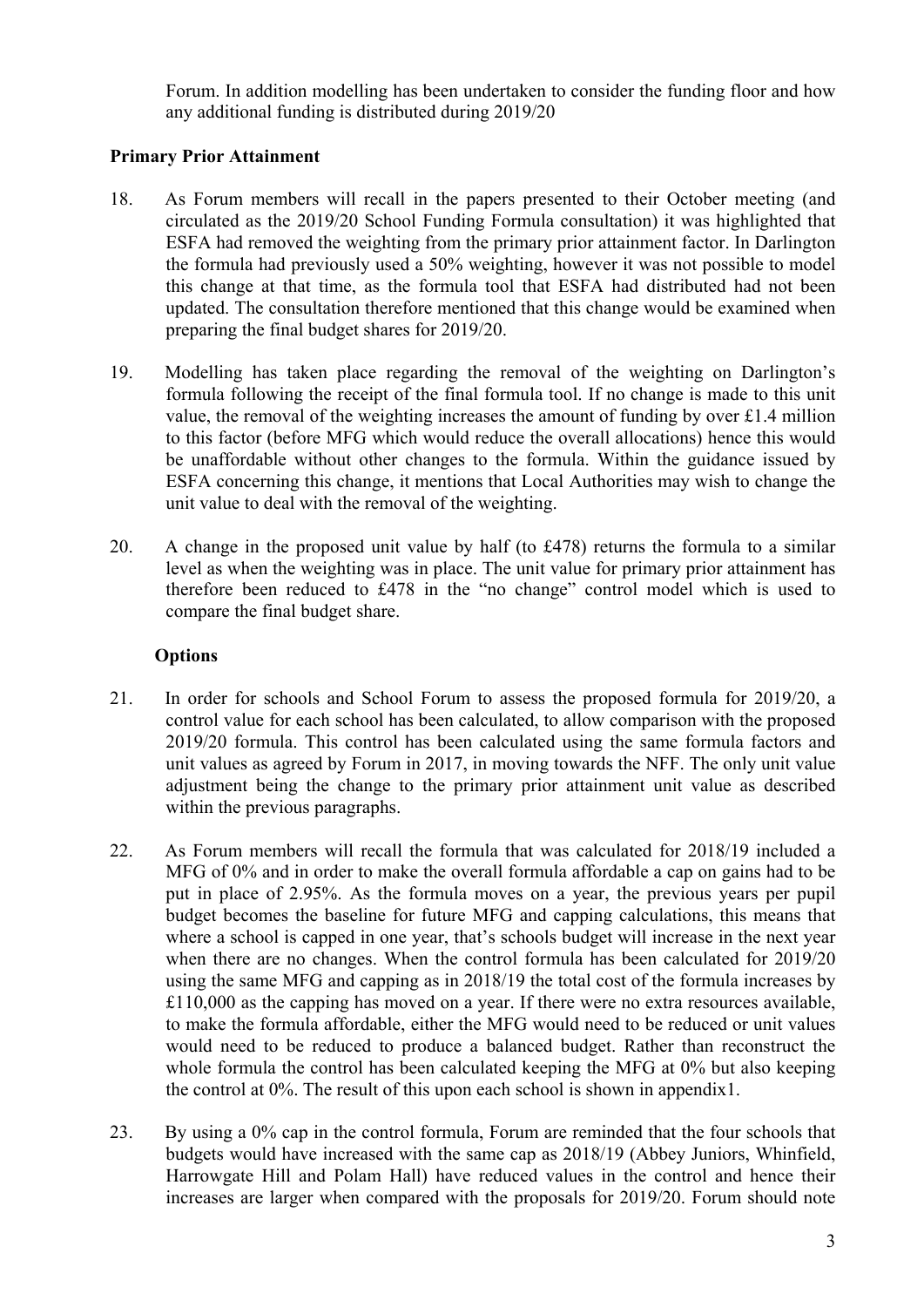that this does not affect the actual amount those schools will receive in their budget share for 2019/20.

24. As can be seen in appendix 1 the value of the control formula (using the previously agreed factors and unit values) totals £64,771,097 hence there is £873,638 unallocated. This unallocated funding is similar to the amount calculated in the formula consultation and needs to be distributed to schools in line with the previous Forum agreements and ESFA regulations.

Consultation preference

- 25. The results of the consultation with schools upon changes to the formula for the 2019/20 distribution of funds are noted at paragraph 4 above. Appendix 2 shows the effect of these agreements upon the 2019/20 funding formula. This formula has the maximum positive MFG value of 0.5% and no capping on schools gains.
- 26. As can be seen in appendix 2, the cost of the formula is £65,176,551, this leaves £468,184 unallocated to distribute through the other factors.
- across all phases at the same level (i.e. without breaching the NFF maximum), that 27. The results of the consultation agreed that any additional funding should not be distributed through the AWPU as in previous years, but through increasing unit values where the value is less than the unit value in the NFF. The unallocated funding has therefore been distributed by increasing unit values for factors that could be increased targets funding to pupils in additional support factors and that is affordable overall. The unit values that have increased are as follows,
	- Current Free School Meals Increased by £147 on the planned amount in each phase
	- IDACI Band  $F$  Increased by £67 on the planned amount in each phase
	- $\bullet$  EAL Increased by £79 on the planned amount in each phase
	- Prior Attainment Increased by  $£160$  on the planned amount in each phase
- 28. The results of this formula calculation are shown at appendix 3. This is option 1. This option totals £65,674,080 which is £29,345 more than the resources available. This shortfall in resources can be covered by reduced recoupment in the 2019/20 growth fund.

#### Funding Floor

- 29. At Forum on  $27<sup>th</sup>$  November it was requested by Forum members that the final school funding formula calculation should consider the use of the funding floor, as this arrangement could possibly be affordable due to a lower transfer of funding from the schools block into the high needs block.
- 30. Appendix 4 shows the effect of adding the funding floor into the previously agreed criteria for the 2019/20 formula. As can be seen this option total £65,626,942 which is £17,793 less than the available budget. A further model has therefore been undertaken using the funding floor, distributing the unallocated money by following the basis of the consultation feedback.
- 31. Appendix 5 shows the effect of introducing the funding floor, distributing the additional funding available on the basis of the formula consultation. The feedback from the consultation was to use the positive MFG to increase all schools budget shares, but to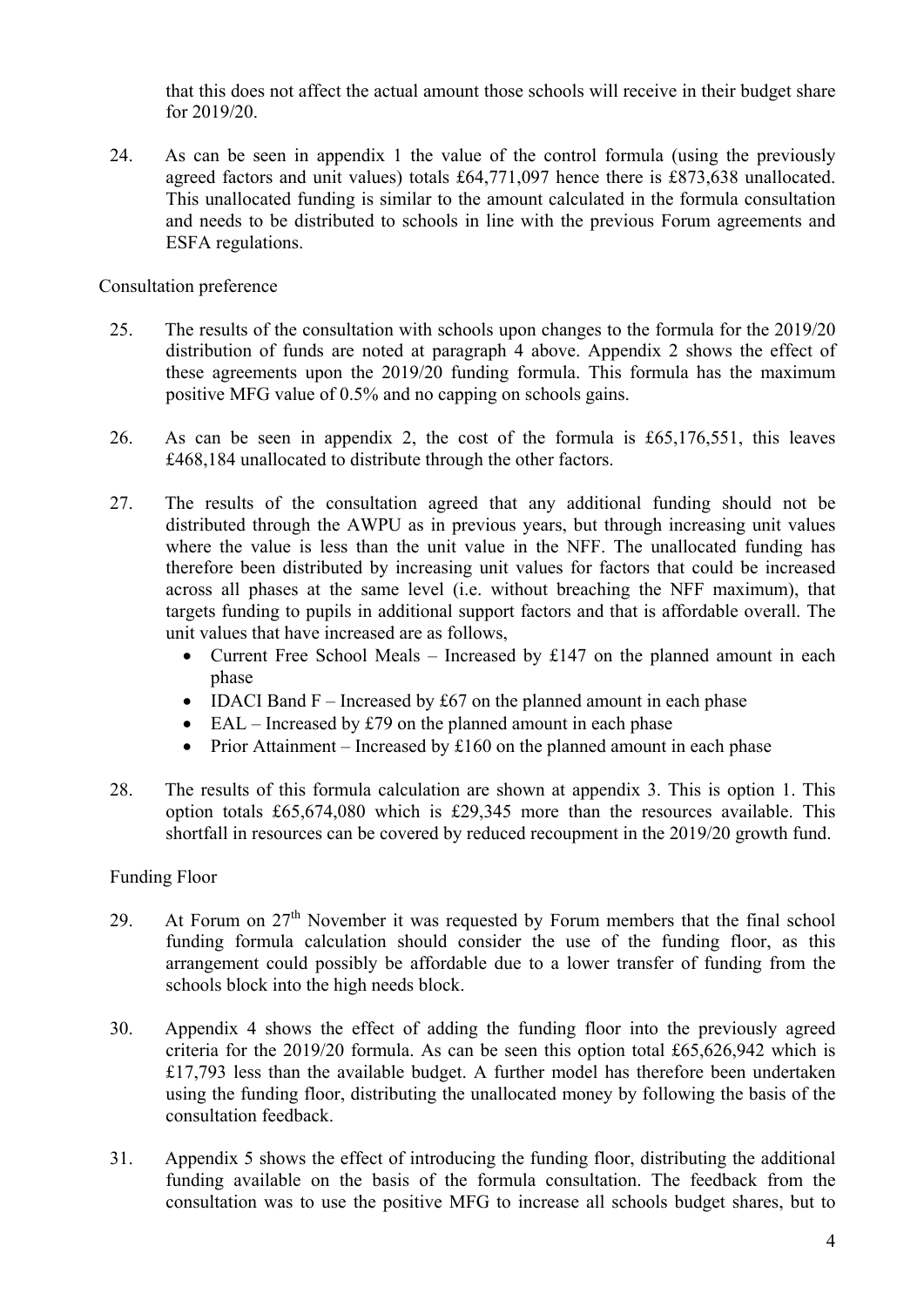limit capping also. This formula calculation has therefore increased the capping value to 3.95% (an increase of 1% increase on the 2018/19 value after MFG). By still having a small cap the MFG can also be increased to a positive 0.3% value. No other unit values are changed in this formula calculation. This is option 2. Again this option totals more than the resources available, but this can be covered by the growth fund recoupment.

- 32. In summary the following options are put forward
	- a. Option 1 (at appendix 3) Uses the maximum positive MFG value of 0.5% and limited capping. This option also increases the current free schools meals, IDACI band F, EAL and prior attainment unit values in each phase.
	- b. Option 2 (at appendix 5) Includes the funding floor and a positive MFG of  $0.3\%$ and limited capping
- 33. For completeness the unit values used in the 2019/20 funding formula control, option 1 and option 2 are detailed below.

| <b>Funding Factor</b>                  | Planned          | Option1          | Option 2         |
|----------------------------------------|------------------|------------------|------------------|
|                                        | Formula Unit     | Unit Value       | Unit Value       |
|                                        | Value            | 2019/20          | 2019/20          |
|                                        | 2019/20          | $\mathbf f$      | £                |
|                                        | $\mathbf f$      |                  |                  |
| <b>AWPU - Primary</b>                  | 2,662            | 2,662            | 2,662            |
| AWPU - Key Stage 3                     | 4,020            | 4,020            | 4,020            |
| AWPU – Key Stage 4                     | 4,353            | 4,353            | 4,353            |
| Deprivation – FSM Current – Primary    | 293              | 440              | 293              |
| Deprivation – FSM Ever 6 – Primary     | 630              | 630              | 630              |
| Deprivation – FSM Current – Secondary  | 293              | 440              | 293              |
| Deprivation - FSM Ever 6 - Secondary   | 855              | 855              | 855              |
| Deprivation - IDACI - Primary Band A   | 613              | 613              | 613              |
| Deprivation - IDACI - Primary Band B   | 510              | 510              | 510              |
| Deprivation - IDACI - Primary Band C   | 490              | 490              | 490              |
| Deprivation - IDACI - Primary Band D   | 470              | 470              | 470              |
| Deprivation - IDACI - Primary Band E   | 286              | 286              | 286              |
| Deprivation - IDACI - Primary Bands F  | 133              | 200              | 133              |
| Deprivation - IDACI - Secondary Band A | 725              | 725              | 725              |
| Deprivation – IDACI – Secondary Band B | 585              | 585              | 585              |
| Deprivation - IDACI - Secondary Band C | 559              | 559              | 559              |
| Deprivation - IDACI - Secondary Band D | 529              | 529              | 529              |
| Deprivation - IDACI - Secondary Band E | 398              | 398              | 398              |
| Deprivation - IDACI - Secondary Band F | 193              | 260              | 193              |
| Looked After Children                  | $\boldsymbol{0}$ | $\boldsymbol{0}$ | $\boldsymbol{0}$ |
| EAL - Primary                          | 436              | 515              | 436              |
| EAL - Secondary                        | 1,004            | 1,083            | 1,004            |
| Prior Attainment - Primary             | 478*             | 638              | 478              |
| Prior Attainment - Secondary           | 1,047            | 1,207            | 1,047            |
| Lump Sum                               | 131,667          | 131,667          | 131,667          |
| Sparsity                               | 25,000           | 25,000           | 25,000           |

\*Adjusted for weighting.

Figures in bold are at the NFF value.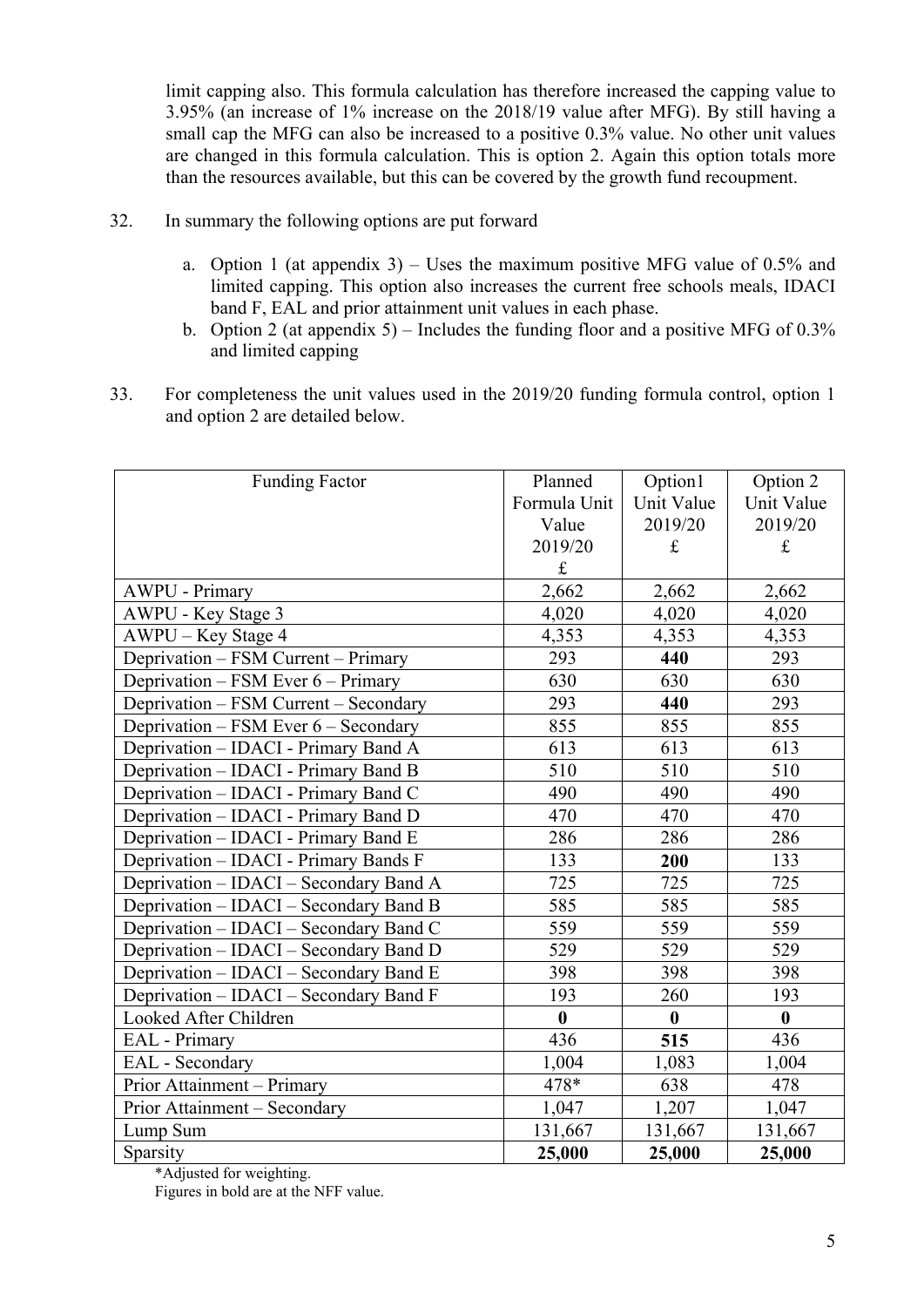- 34. The two options presented distribute the same amount of funding between schools. However the amounts individual schools gain in each option differs based upon the individual schools pupil characteristics.
- 35. As can be seen in appendix  $3 \& 5$  a number of schools attract more funding through option 1 while a number of schools attract more funding through option 2. Option 2 has a higher percentage of schools that attract higher funding (60%) though this option does have lower gains for some schools.
- 36. Option 1 has a overall higher minimum gain of 0.32% in comparison to option 2 which has a minimum gain of 0.27% (on the control value), however the spread of gains is much more in option 2 increasing up to 6.81% in comparison to 4.29% in option 1, which means that some schools gain much more than others in option 2.
- 37. Under both option 1 and option 2, only one school is capped, though the value of capping is less in option 2. However option 1 is better in cash terms for the capped school despite the lower cap. In option 2, two schools gain on the control total, however the gain is limited to the funding they would likely have received with the capping having moved on another year, had all the other formula characteristics remained the same.
- 38. Under option 2 a number of schools gains are much less than under option 1. This is in the main because those schools are already receiving funding above the funding floor minimum and hence attract no or limited funding through the introduction of the funding floor.
- 39. It is the case that due to the complexities of how the formula is calculated and schools individual characteristic it is not possible to 100% compare previous years formula's with proposals for 2019/20. An increase or decrease in one unit value will mean a school receives more/less funding, however due to how this affects the MFG or capping levels any gain/loss a school may receive from one unit may be offset by the change in MFG or cap. Therefore when reviewing changes in individual schools budgets consideration needs to be given to the overall formula changes.
- schools) which suggests that that option 1 is further away from the NFF as there is more 40. Both options move Darlington closer to the NFF. Option 1 has accelerated a number of the unit values nearer (or to) the values as set within the NFF. Option 2 introduces the funding floor which is included within the NFF. Option 1 does however have a much larger MFG value (£382,013 across 16 schools) compared to option 2 (£50,037 across 5 protection of budgets. This may be the case, but the reality of this is that some schools will receive less in 2019/20 without this MFG protection.
- 41. Option 1 is the funding formula that has been calculated based on the results of the consultation. However Forum did ask that the funding floor be explored in the final calculation and as it is affordable, this option is available for 2019/20 should schools and Schools Forum prefer this option.
- 42. Once the formula is agreed it will be submitted to ESFA by the 21<sup>st</sup> January deadline. There may be the requirement from ESFA to make some minor adjustments on submission, after which this will become the budget allocations for schools in 2019/20.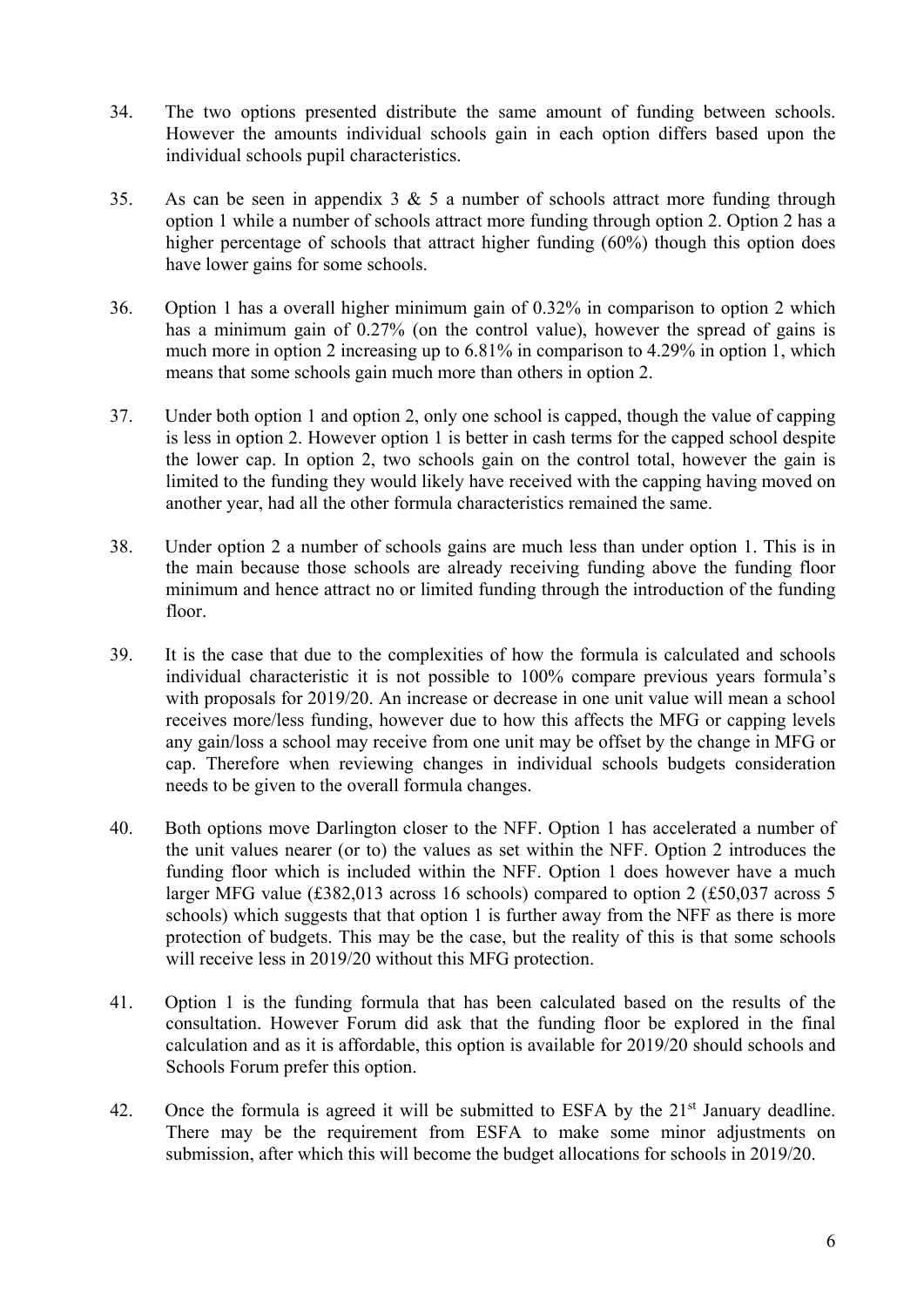## **Growth Fund**

- 43. It is proposed that the growth fund will operate in 2019/20 in the same manner as to that agreed by Forum for 2018/19. The criteria for accessing the fund, is therefore proposed to operate in 2019/20 as follows,
	- i. Schools/Academies will only be able access the fund where they have had an increase in their PAN at the request of the Local Authority to meet a lack of available space in the local area as part of the planned changes covered in the SOP.
	- ii. The actual funding allocated to a school will be based on the **actual** number of increased places on roll, not based on the increase in the PAN.
	- iii. For agreed growth in one year group, the additional number of places will be determined from the number of pupils on roll on the autumn census taking up a place in the additional class(s).
	- iv. For agreed growth across a number of year groups, the additional number of places will be determined by comparing the number of pupils on the roll at the census for each term in comparison to the number of pupils funded in the individual school budget share (i.e. the last October census).
	- v. All places are funded once the increase in the pupil admissions (in line with the PAN) reaches 10 places
	- vi. The amount to be funded per a pupil will be based on the "Basic Entitlement Funding" (AWPU) for the age group of the pupil.
	- vii. Funding will be made for each term within that financial year, the school/academy has not received funding for this growth in places. (i.e. not funded within their existing school budget share).
	- viii. It is proposed that any increases in admissions that fully meet the agreed criteria are funded automatically, rather than to be considered by School Forum.
	- ix. It is proposed that where a growth fund application requires a different approach, that these applications are presented to Forum with additional information in order that a separate decision can be made concerning that's schools access to the growth fund.
	- x. Where there is a dispute over the funding amount, this will be presented to Forum for a final decision.
	- xi. Schools Forum will be presented with updates on the spend against budget in year to allow budget monitoring and to inform for future years growth fund budget builds.
- 44. It is proposed that a growth fund of £200,265 be created for 2019/20.